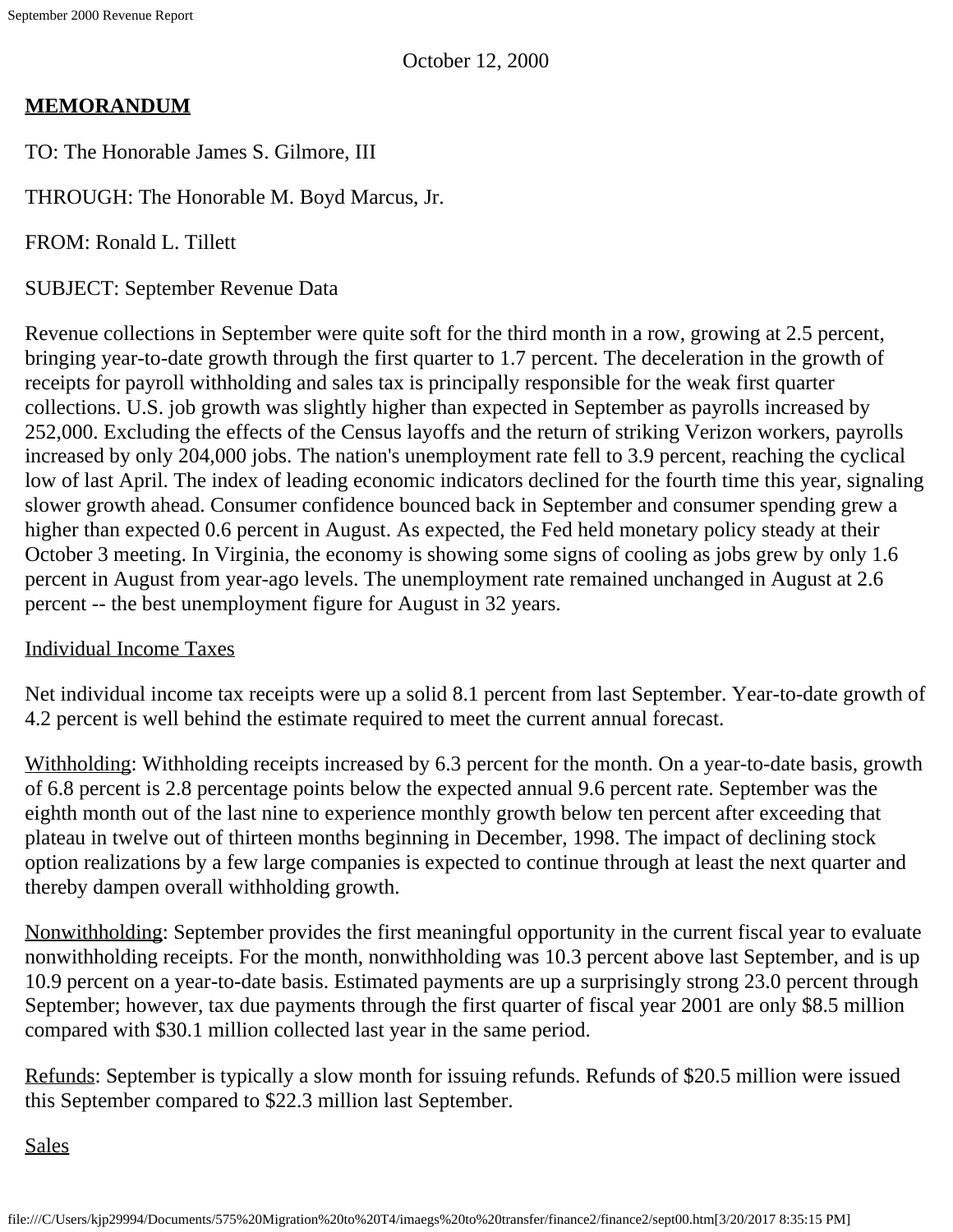Sales tax receipts increased 5.2 percent in September from last year. The year-to-date growth of 4.3 percent is trailing the annual growth rate required to attain the current forecast. A weak back-to-school shopping season and a slowdown in the real estate market have cooled growth in this source. There is increasing concern among retailers that the discouraging conditions experienced since the spring will continue into the critical holiday selling season.

#### Corporate Income Tax

September is the first significant month of corporate income tax receipts as estimated payments are due on the fifteenth. On a monthly basis, corporate income tax collections fell by 9.8 percent, leading to a year-todate decline of 9.9 percent. Despite the decline in corporate collections this month, September's estimated payments were still quite strong; however, last September's estimated payments were the highest that Virginia had ever experienced.

## Public Service Corporations

Collections from public service companies fell by 4.5 percent this month. Year-to-date collections are at \$26.4 million, equaling last year's first quarter collections of \$27.0 million.

## Insurance Premiums

Taxes on the gross receipts of insurance companies were up 4.7 percent in September. Year-to-date growth of 7.9 percent is ahead of the estimate required to meet the current annual forecast.

#### **Interest**

Interest collections in September were \$20.2 million compared with \$13.6 million in September of last year. The year-to-date growth of 14.8 percent is well ahead of the annual 9.7 percent growth needed to attain the current estimate.

#### ABC Taxes

Collections of ABC taxes (beer only) were \$3.9 million in September, compared with \$3.6 million in September of last year. The year-to-date growth of 2.7 percent exceeds the current annual estimate of a 1.0 percent decline.

#### All Other Revenue

Revenue from all other sources fell by 49.3 percent for the month, bringing the year-to-date decline to 29.1 percent. The decrease in this source is due to the variability in collections of the volatile estate tax, which is down by 57.0 percent in fiscal year 2001.

#### **Lottery**

September net income was \$23.0 million, nearly flat compared to last September. Sales were higher by \$5.7 million, however, payouts for Pick 3 and Pick 4 were higher than expected. Lottery year-to-date net income growth of 7.2 percent is well ahead of the annual estimate of -4.1 percent.